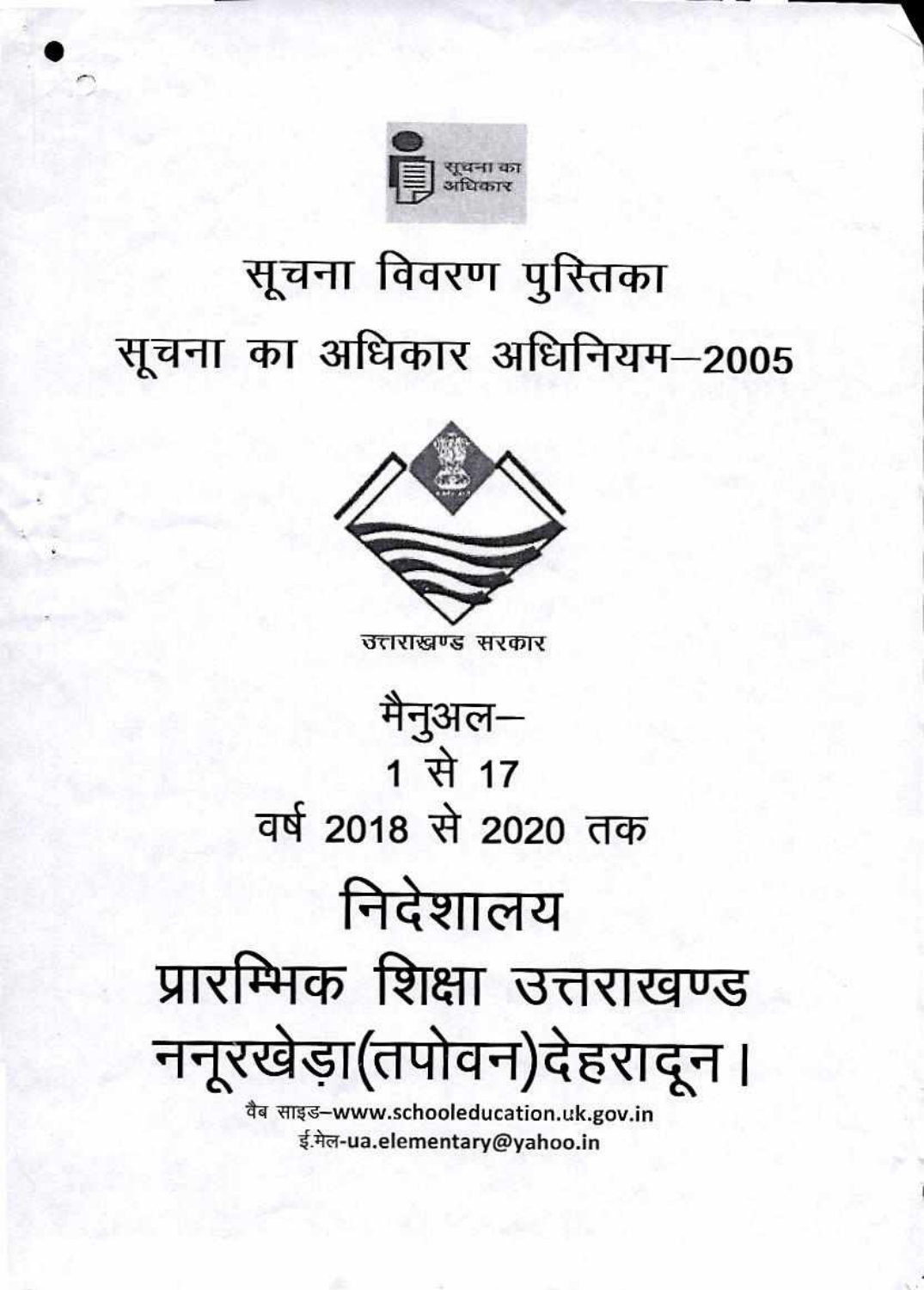#### संरक्षक मण्डल:

- 1- सचिव विद्यालयी शिक्षा, उत्तराखण्ड शासन।
- 2- महानिदेशक, विद्यालयी शिक्षा, उत्तराखण्ड।

### निर्देशनः

- 1- श्री आर0 के0 उनियाल, निदेशक, प्रारम्भिक शिक्षा, उत्तराखण्ड।
- 2- श्री मौ0 गुलफाम अहमद, वित्त नियंत्रक, विद्यालयी शिक्षा उत्तराखण्ड।
- 3- श्री एस0पी0 खाली, अपर निदेशक, प्रारम्भिक शिक्षा, उत्तराखण्ड।

#### सम्पादन / संकलन / समन्वयः

- 1- श्री सुभाष चन्द्र भट्ट, संयुक्त निदेशक सूचना अनुभाग, प्रारम्भिक शिक्षा निदेशालय।
- 2- श्री नत्थी लाल, मुख्य प्रशासनिक अधिकारी।
- 3- श्री नरेन्द्र सिंह रावत, वरिष्ठ प्रशासनिक अधिकारी।
- 4- श्री सुफल सिंह कैन्तुरा, कनिष्ठ सहायक।

सहयोगः

- 1- श्री रघुनाथ लाल आर्य, संयुक्त निदेशक, प्रारम्भिक शिक्षा।
- 2- श्री नरवीर सिंह बिष्ट, उप निदेशक, शिक्षक सेवा अनुभाग
- 3– श्रीमती हेमलता भट्ट, उप निदेशक, विविध / क्रीडा।
- 4- श्री मेहरबान सिंह बिष्ट, उप निदेशक, सेवा-3 अनुभाग।
- 5- श्री आर0 पी0 डंडरियाल, उप निदेशक, नियोजन /अर्थ।
- 6- श्री दलवीर सिंह सोलंकी, परिचारक।
- 7- समस्त पटल सहायक / कर्मचारी प्रारम्भिक शिक्षा निदेशालय।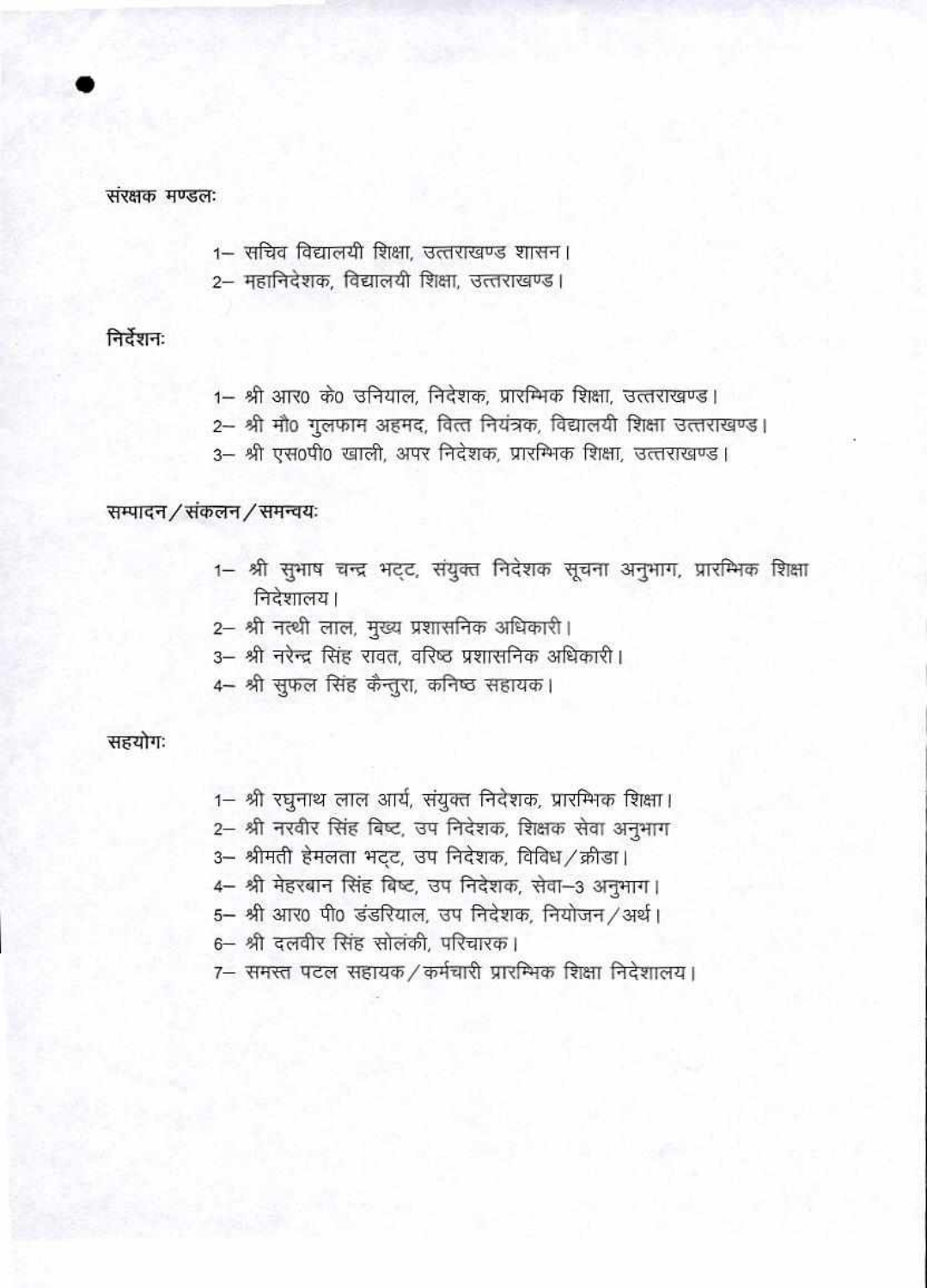मैनुअल -01 संगठन की विशिष्टियाँ कृत्य एवं कर्तव्य

ii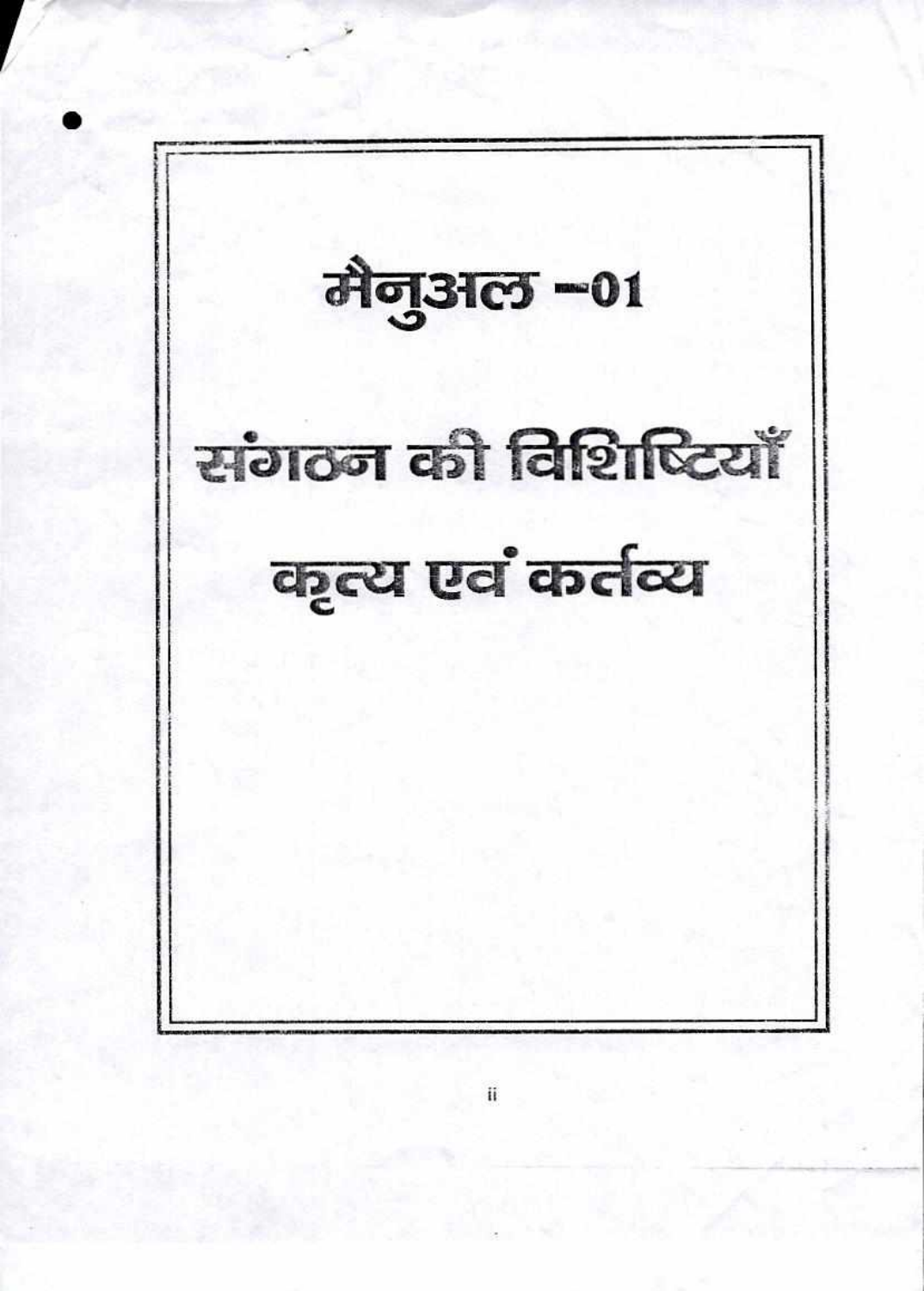## संगठन की विशिष्टियाँ, कृत्य एवं कर्तव्य

#### 2.1 लोक प्राधिकरण के उददेशय

ज्ञानं चेतनायाम् निहितम् इस वेदवाक्य के अनुसार "ज्ञान व्यक्ति की चेतना में निहित होता है" और सा विद्या या मुक्तये के अनुसार विद्या व्यक्ति को इसी ज्ञान के माध्यम से मुक्त कर उसे समष्टि में प्रकाशित करती है। स्वामी विवेकानन्द का विचार है-व्यक्ति के अन्दर निहित पूर्णता का उदघाटन ही शिक्षा है। इस प्रकार से शिक्षा वह प्रक्रिया है जो व्यक्ति के शरीर मन एवं आत्मा के सर्वोत्कृष्ट रूप को प्रस्फुटित कर दे। "शिक्षा" के लिए प्रयुक्त अंग्रेजी के Educationशब्द का भी यही अर्थ है। शिक्षा संस्कृत की 'शिक्ष' धात् से बना है 'जिसका अर्थ है सीखना और सिखाना' और शिक्षा शास्त्र इसी मान्यता पर आधारित है।

यद्यपि व्यक्ति जन्म से लेकर मृत्यु पर्यन्त सीखने-सिखाने की इस प्रक्रिया में निरन्तर संलग्न रहता है तथापि प्रत्येक देश अपनी सामाजिक, सांस्कृतिक, राजनैतिक व आर्थिक आवशयकताओं के अनुरूप अपने नागरिकों के लिए विशेष प्रकार के ज्ञान को सीखने-सिखाने की प्रक्रिया सुनिश्चित करता है और इस प्रक्रिया को पूर्ण करने के लिए एक सुनिश्चित संस्था का निर्माण करता है। इसी औपचारिक शिक्षा पद्धति को प्रारम्भिक शिक्षा अथवा ElementaryEducationकहा जाता है। स्पष्ट है कि लोक प्राधिकरण प्रारम्भिक शिक्षा का उद्देश्य है- 'व्यक्ति'का सर्वांगीण विकास। शिक्षा के मुख्य उद्देश्यों को निम्नवत परिभाषित किया जा सकता है–

- 1. 21वीं शताब्दी में शिक्षा विकास का पर्याय।
- 2. शिक्षा के प्रसार और विस्तार में सरकार की प्रमुख भूमिका।
- 3. शिक्षा को सामान्य जन से जोडने, शिक्षा प्रदान करने के उत्तरदायित्व में सहभागी बनने तथा संवैधानिक प्रतिबद्धताओं को अंजाम देने हेतु शिक्षा प्रसार में समाज की साझेदारी बढाना।
- 4. शिक्षा की व्यवस्था, प्रक्रिया और प्रबन्धन में विकेन्द्रीकरण कर पूरी व्यवस्था को नये रूप में ढालना।
- 5. शैक्षिक प्रौद्योगिकी और सूचना तकनीकी में छात्र-छात्राओं को कुशल बनाना।
- 6. इस जनशक्ति को कुशल जनशक्ति के रूप में विकसित करने के लिए विद्यार्थियों में श्रम के प्रति सम्मान की भावना जगाते हुए उनमें उद्यमिता का विकास कर स्वावलम्बन और स्वरोजगार की ओर उन्मुख करना।
- 7. मूल्यों के विकास पर विशेष बल देना।
- 8. समग्र रूप से 6-14 वयवर्ग के बच्चों को सार्वमौम, अनिवार्य, निःशुल्क और गुणवत्तायुक्त शिक्षा उपलब्ध कराना।
- 9. विज्ञान / तकनीकी / व्यावसायिक तथा कौशलात्मक माध्यमिक शिक्षा प्रदान करना।
- 10.शैक्षिक अवसरों की समानता
- 11.प्रारम्भिक शिक्षा की सर्वसुलभता
- 12.प्रारम्भिक शिक्षा का विस्तार / प्रसार
- 13. शिक्षक की गरिमा का संवर्द्धन
- 14. शिक्षा की गुणवत्ता का सुनिश्चयन
- 15. शैक्षिक प्रशासन और प्रबन्धन
- 16. शिक्षा परक संसाधनों की उपलब्धता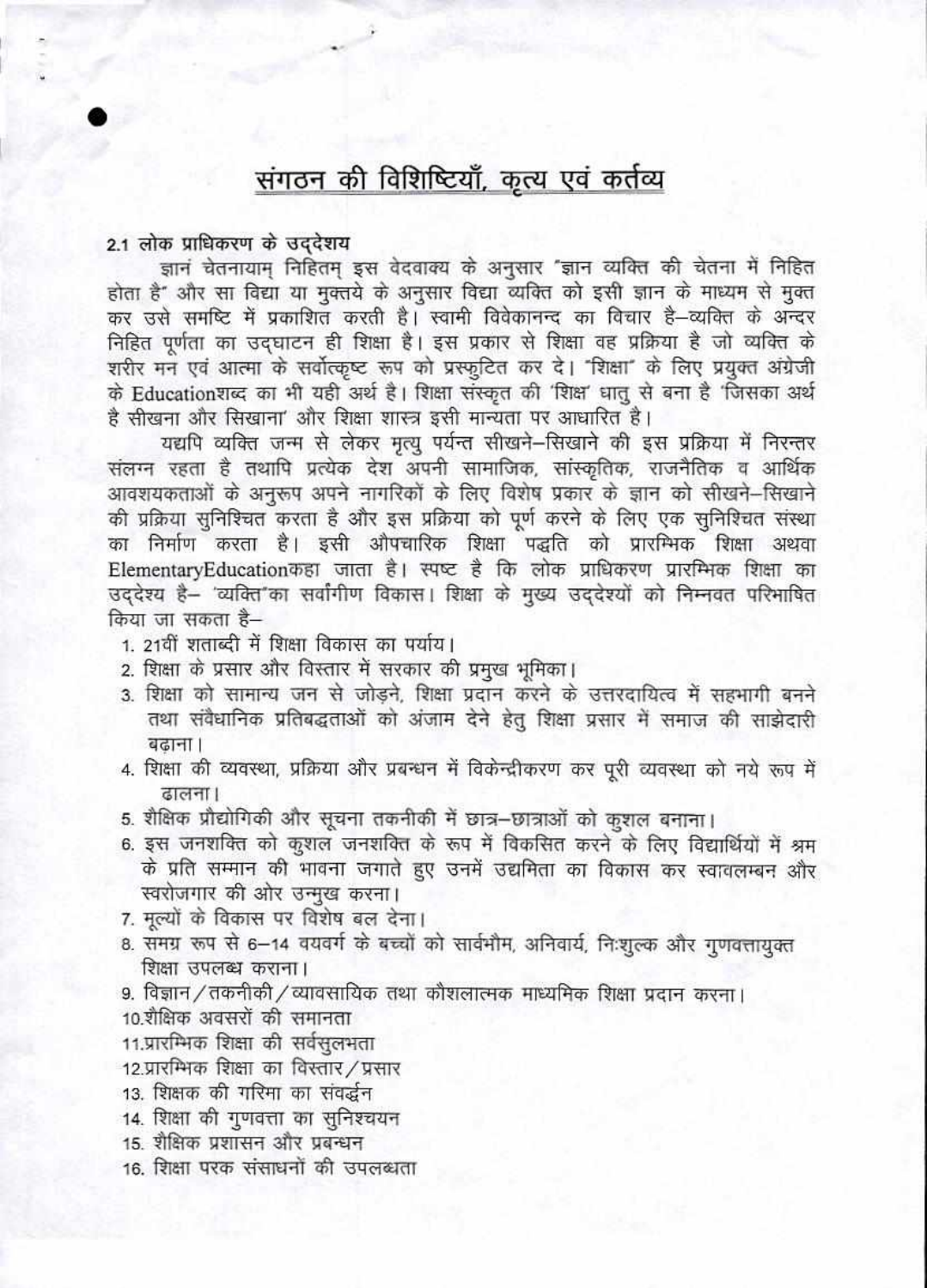#### 2.2 लोक प्राधिकरण का मिशन / विजन

उत्तरांचल राज्य को एक आदर्श राज्य बनाने की दिशा में शैक्षिक उपलब्धियों को बढ़ावा देने के उद्देश्य से इसकी जनशक्ति के विकास, कला और संस्कृति की समृद्धि, विज्ञान और तकनीकी की नवीनतम उपलब्धियों की वृद्धि और व्यक्ति, विशेषकर विद्यार्थियों के सर्वांगीर्ण विकास को ध्यान में रखते हुए समुचित शिक्षा व्यवस्था एवं प्रशिक्षण द्वारा मानव मूल्यों को आत्मसात करते हुए उनमें स्वस्थ जीवन जीने तथा रोजगार के लिए कौशल का विकास और इस हेतू संसाधनों के साथ ही साथ प्रदेश में विज्ञान और तकनीकी के प्रयोग से शैक्षिक गुणवत्ता और अनुसंधान के लिए उत्कृष्ट शैक्षिक केन्द्रों का विकास करने की दृष्टि है। यह भी दृष्टि है कि समाज के सबसे कमजोर बच्चे को भी ध्यान में रखते हुए ऐसी व्यवस्था करना कि उस बच्चे तक शिक्षा की ज्योति पहुंचे तथा उसे जीवन में सर्वोत्तम उपलब्धियां प्राप्त करने का अवसर मिले।

## 2.3 लोक प्राधिकरण का संक्षिप्त इतिहास और इसके गठन का प्रसंग

1698 में ईस्ट इण्डिया कम्पनी द्वारा कम्पनी व उसके कर्मचारियों के खर्च से अंग्रेजों ऐग्लों इडियनों, ईसाईयों तथा कम्पनी के कर्मचारियों के लिए मद्रास व बम्बई में कुछ चैरिटी स्कूल खोले गये थे, जिनमें ईसाई धर्म के साथ-साथ पढ़ना लिखना व गणित सिखाया जाता था। 1833 में ब्रिटिश पार्लियामेन्ट में यह प्रस्ताव पास हुआ कि कम्पनी की सरकार भारतवासियों की शिक्षा में रूचि ले और इस कार्य के लिए धन खर्च करे। उक्त आज्ञा पत्र के अनुसार भारत में राज्य शिक्षा प्रणाली का सूत्रपात हुआ और देश में राजकीय तथा व्यक्तिगत/निजी दोनों प्रकार के शिक्षा संगठनों का बीजारोपण होने से आधुनिक शिक्षा का एक व्यवस्थित रूप भी आरम्भ हो गया।

1835 में मैकाले के विवरण पत्र के साथ ही मैकाले की शिक्षा पद्धति पर आधारित स्कूली शिक्षा ने प्रसार पाया। 19 जुलाई, 1854 में कम्पनी द्वारा सर चार्ल्सवुड के नियंत्रण में स्थापित भारतीय शिक्षा बोर्ड में भारतीय शिक्षा नीति की घोषणा की गयी। 1882 में स्थापित हण्टर कमीशन की रिपोर्ट के आधार पर प्राथमिक शिक्षा के साथ-साथ माध्यमिक शिक्षा के संचालन की व्यवस्था भी सुनिश्चित की गयी।

19 मार्च, 1910 में श्री गोपाल कृष्ण गोखले द्वारा केन्द्रीय धारा सभा के सदस्य के रूप में सरकार के समक्ष प्राथमिक शिक्षा को निःशुल्क एवं अनिवार्य बनाने का प्रस्ताव रखा गया। गोखले विधेयक 1911 के नाम से प्रसिद्ध इस विधेयक ने तत्कालीन शिक्षा व्यवस्था में नवीन क्रान्ति पैदा कर दी। अब सरकार के लिए आवश्यक हो गया कि वह शिक्षा पर फिर से विचार करें। परिणाम स्वरूप 1921 में केन्द्रीय शिक्षा सलाहकार बोर्ड की स्थापना की गयी और 1927 में साइमन कमीसन के आगमन के साथ ही भारत में शिक्षा व्यवस्था की समीक्षा की भी पहल की गयी।

1935 में भारत सरकार अधिनियम के आधार पर 1937 से प्रान्तों में उत्तरदायी शासन की स्थापना के साथ अखिल भारतीय राष्ट्रीय शिक्षा सम्मेलन अथवा वर्धा सम्मेलन में गांधी जी की बुनियादी शिक्षा की अवधारणा प्रकाश में आयी। द्वितीय महायुद्ध की समाप्ति के बाद 1944 में सार्जेन्ट समिति ने अपनी जो रिपोर्ट केन्द्रीय शिक्षा सलाहकार समिति को सौंपी उसे वर्तमान राष्ट्रीय शिक्षा प्रणाली की नीव कहा जा सकता है।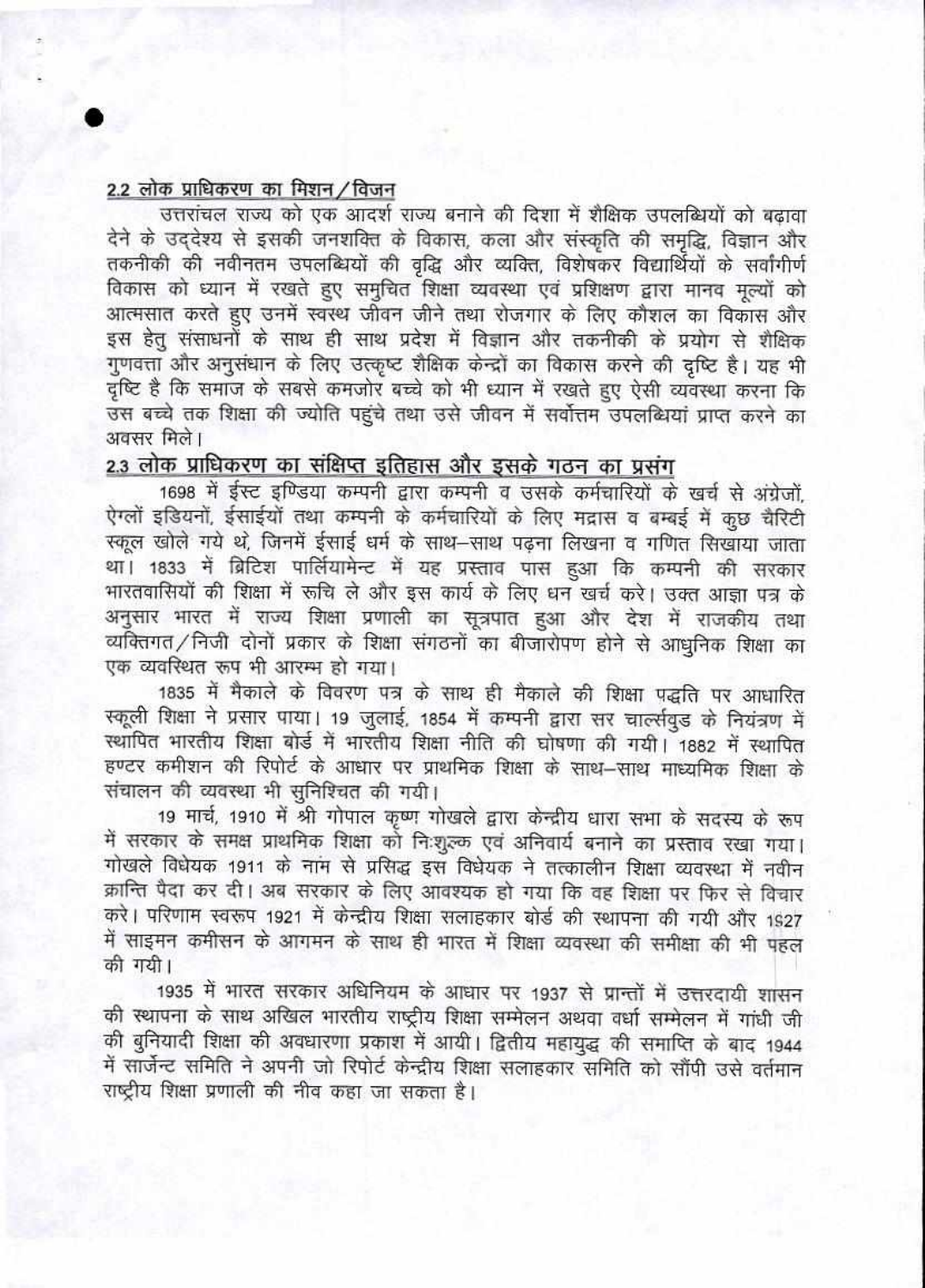स्वतन्त्रता प्राप्ति के उपरान्त राधाकृष्ण समिति तथा मुदालियर कमीशन ने पूरे भारत की शिक्षा व्यवस्था के अध्ययन और परीक्षण के आधार पर 29 अगस्त, 1953 को माध्यमिक/उच्च शिक्षा के संबंध में सर्वथा नवीन दृष्टिकोण प्रस्तुत किया। 1964 में कोठारी आयोग ने शिक्षा को राष्ट्रीय लक्ष्यों से जोड़ते हुए अध्यापक प्रशिक्षण और त्रिभाश सूत्र का प्रस्ताव रखा।

राष्ट्रीय शिक्षा नीति 1986 को वस्तुतः भारतीय शिक्षा के क्षेत्र में एक क्रान्तिकारी कदम कहा जा सकता है, जिसमें पूर्व प्राथमिक शिक्षा से लेकर साक्षरता, उच्च शिक्षा, मुक्त विश्वविद्यालय, तकनीकि तथा प्रबन्ध शिक्षा, अनुसंधान विकास, मूल्यांकन प्रणाली तथा शिक्षा के अभिनवीकरण तक प्रत्येक पहलू पर ठोस कार्यकारी सुझाव प्रस्तुत किये गये। 1992 में इसे पुर्नसंशोधित किया गया और इसमें प्रौढ़ एवं सतत् शिक्षा, सर्व शिक्षा अभियान, नवोदय विद्यालय, मूल्यांकन एवं परीक्षण सुधार जैसे महत्वपूर्ण घटकों को जोड़ा गया। इसी राष्ट्रीय नीति के आधार पर उत्तर प्रदेश राज्य में स्थापित शैक्षिक ढाँचे के अन्तर्गत सभी कार्य योजनाओं को क्रियान्वित किया गया। अभिभाजित उत्तराखण्ड में उत्तर प्रदेश की यही शिक्षा व्यवस्था संचालित थी।

09 नवम्बर, 2000 को उत्तरांचल राज्य गठन के पश्चात अपर शिक्षा निदेशक, पर्वतीय के निर्देशन में देहरादून में शिक्षा विभाग का मुख्यालय स्थापित किया गया ।

शासनादेश संख्या 713 / माध्यमिक / 2003, दिनाक 05 सितम्बर 2003 के द्वारा बेसिक एवं माध्यमिक शिक्षा का एकीकरण करते हुए संगठनात्मक स्वरूप निर्धारित किया गया, जिसके द्वारा सम्पूर्ण प्रदेश की शिक्षा के नियोजन, संचालन, नियंत्रण, पर्यवेक्षण, निरीक्षण, प्रबन्धन एवं अनुश्रवण तथा विभिन्न घटकों के मध्य समन्वय स्थापित करने के लिए मुख्यालय स्तर पर की स्थापना की गयी, जिसका विभागाध्यक्ष निदेशक, विद्यालयी शिक्षा है।

#### 2.4 संगठन की विशिष्टियाँ

प्रारम्भिक शिक्षा विभाग उत्तरांचल में कक्षा 1 से 8 तक की व्यवस्था हेतु एक संगठन है। राजकीय प्राथमिक,उच्च प्राथमिक, सहायता प्राप्त प्राथमिक उच्च प्राथमिक सीधे इस संगठन के नियंत्रणाधीन है। मान्यता प्राप्त विद्यालय को केवल विभाग द्वारा एक नियम के तहत मान्यता प्रदान की जाती है तथा आंग्ल भाषा वाले विद्यालय (ICSEएवं CBSEबोर्ड) को राज्य द्वारा संगठन की अनुशंसा पर अनापत्ति प्रमाण पत्र प्रदान करने के पश्चात ही विद्यालय संचालन की अनुमति होती है।

उत्तराखण्ड में पारम्भिक शिक्षा विभाग लगभग 45 हजार कार्मिकों वाला सबसे बड़ा विभाग है। इसका कार्य क्षेत्र समस्त उत्तराखण्ड हैं संगठन का मुख्यालय ननूरखेड़ा देहरादून है। संगठन के मुखिया, निदेशक, प्रारम्भिक शिक्षा उत्तराखण्ड है। इसके दो अनुशांगिक संगठन है मण्डल स्तर पर गढ़वाल एवं कुमायूं मण्डल में शिक्षा व्यवस्था के निरीक्षण एवं पर्यवेक्षण के लिए अपर निदेशक प्रारम्भिक शिक्षा के कार्यालय स्थापित है, जनपद रतर पर जिला शिक्षा अधिकारी, अपर जिला शिक्षा अधिकारी बेसिक ब्लाक स्तर पर एवं उपखण्ड शिक्षा अधिकारी / उप शिक्षा अधिकारी तैनात हैं।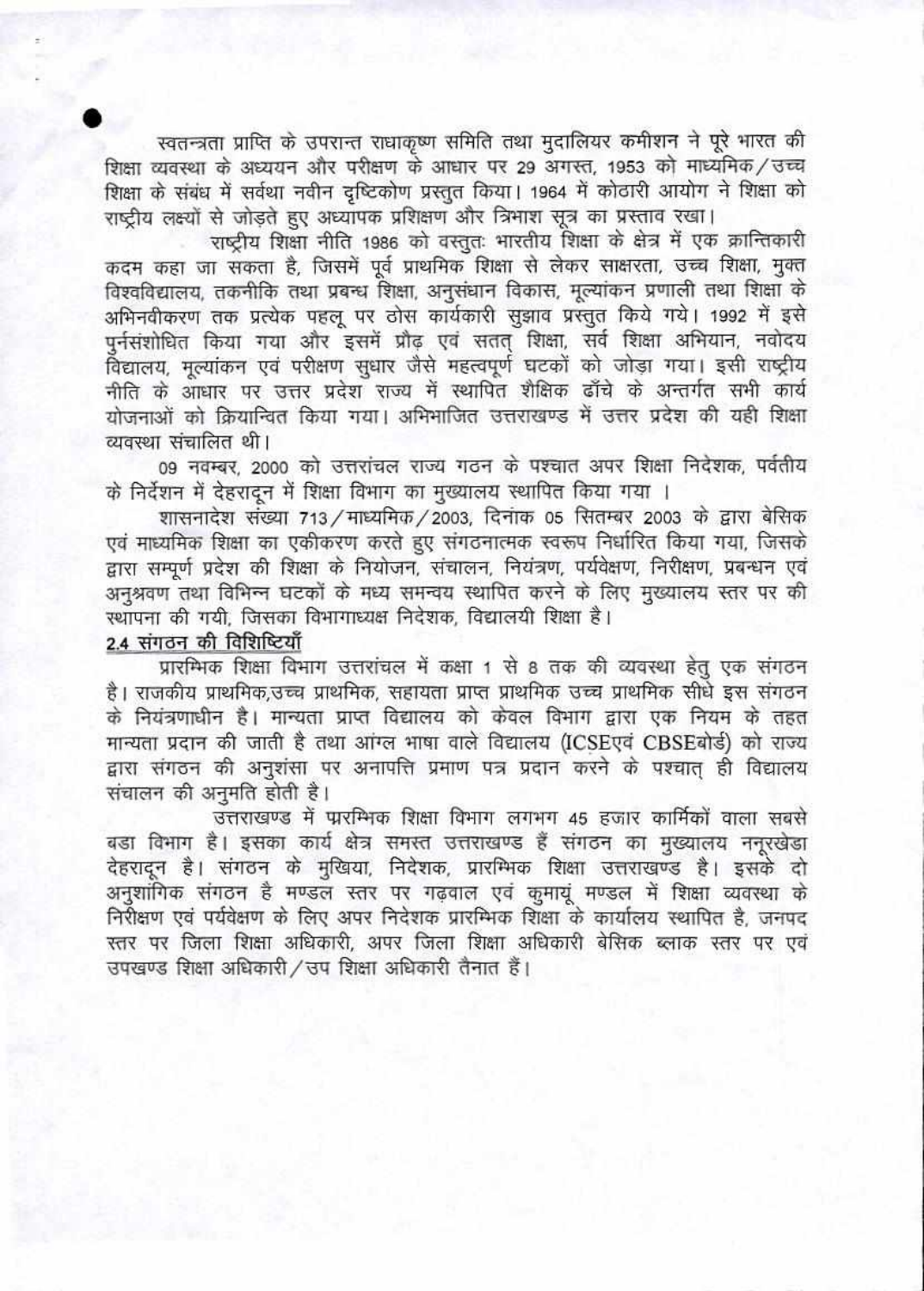1. वर्तमान में प्रदेश में 15297 राजकीय एवं मान्यता प्राप्त प्राथमिक विद्यालय, 5171 राजकीय मान्यता प्राप्त उच्च प्राथमिक विद्यालयसंचालित है। इन विद्यालयों में 1 से 8 तक की कक्षाओं में 398795 लाख बच्चे अध्यनरंत हैं। प्राथमिक शिक्षा हेतु राजकीय प्राथमिक एवं उच्च प्राथमिक विद्यालयों में लगभग 36396 अध्यापकों के पद सृजित हैं। वर्तमान में प्राथमिक शिक्षा के संचालन हेतु उत्तराखण्ड राज्यकीय प्राथमिक शिक्षा सेवा नियमावली 2012 प्रचलित हैं।

2. वर्तमान में बेसिक शिक्षा के अन्तर्गत कक्षा 1 से 8 तक की शिक्षा की व्यवस्था बेसिक शिक्षा के माध्यम से संचालित की जाती है ।

3. प्रदेश के दुर्गम क्षेत्र में आवागमन की कठिनाई एवं दूर—दूर तक फैले विद्यालय के विकास खण्ड मुख्यालय से कुशल संचालन एवं प्रमावी निरीक्षण एवं नियंत्रण की आवश्यकता है। अतः राज्य के छोटे आकार, प्रदेश की भौगोलिक रिथति, जन घनत्व एवं यातायात की असुविधा को दृष्टिगत रखते हुए राज्यपाल महोदय द्वारा कक्षा 1 से 8 तक की शिक्षा व्यवस्था को एकीकृत करते हुए एक निदेशालय के क्षेत्राधिकार में समग्र रूप से संचालित कर गुणवत्तायुक्त शिक्षा प्रदान किये जाने के उद्देश्य से प्रदेश की प्राथमिक शिक्षा की व्यवस्था को एकीकृत करते हुए एक निदेशालय की स्थापना पृथक से एवं तत् सम्बन्धी सहर्ष स्वीकृति प्रदान की गई है। 4. वर्तमान में शिक्षा व्यवस्था में एकरूपता लाने के लिये एन0सी0ई0आर0टी0 पाठ्यपुस्तकों की

व्यवस्था की गयी है।